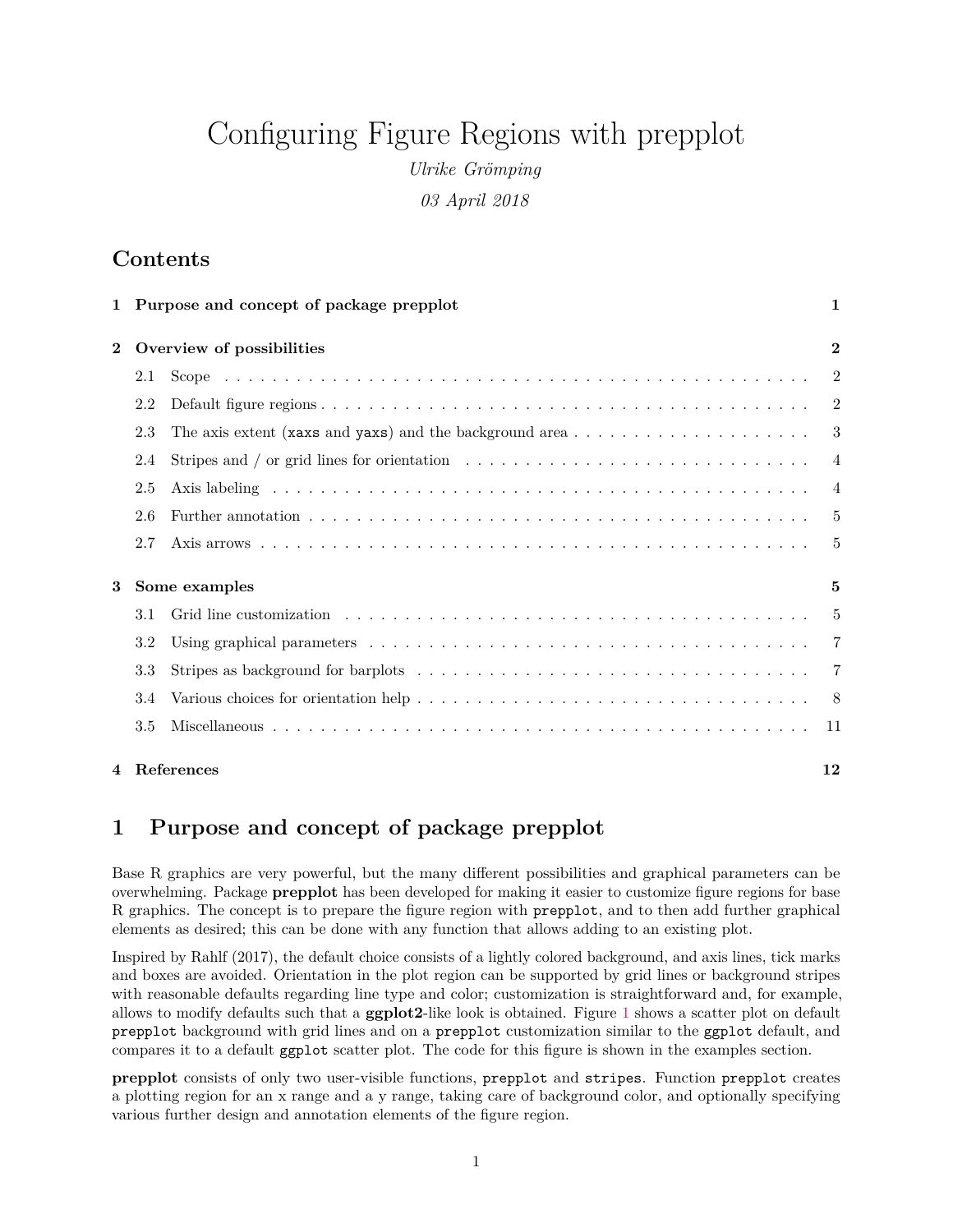

<span id="page-1-3"></span>Figure 1: prepplot and ggplot

Function prepplot has many arguments, most of which have reasonable defaults and are thus optional. The documentation groups related arguments together in order to support locating arguments. While it is possible and convenient to specify most plot annotations within function prepplot, it is also possible to use prepplot for background color and stripes only and to do all further annotation with functions like mtext, title, axis, stripes (from **prepplot**) or abline.

The only compulsory arguments xlim and ylim specify the data limits for the two axes. They can either contain numeric vectors of length two like usual, or longer numeric vectors from which the length two vectors are calculated by function range. Depending on the choices of the arguments xaxs and yaxs (or their values in the graphics state, as set/queried by the par function), the plot region in the respective direction is  $4\%$ larger than specified by these limits (setting  $\mathbf{r}^{\mathbf{r}}$ ) or exactly matches these limits (setting "i").

# <span id="page-1-0"></span>**2 Overview of possibilities**

### <span id="page-1-1"></span>**2.1 Scope**

prepplot requires numeric xlim and ylim specifications; it currently does not work with logarithmic axes. For a date, time or date-time axis, the user has to take care of conversion to numeric values before using prepplot (see the last example in the examples section). Axes with character-valued ticks are always based on numeric tick position specifications; see e.g. Figure [5](#page-8-0) for a barplot example.

### <span id="page-1-2"></span>**2.2 Default figure regions**

The code below creates a default figure region with the default choice for xaxs and yaxs (assuming that the default has not been changed in par) and both choices modified to exact axis limits. The result is shown in Figure [2;](#page-2-1) the bottom margin has been reduced, because it would produce a lot of empty space between the figure and its caption.

```
x \le -0:10y \le -5:5par(mfrow=c(1,2), mar=c(2.1, 4.1, 4.1, 2.1))
prepplot(x, y, main='default axis extension')
points(x,y, pch=16)
```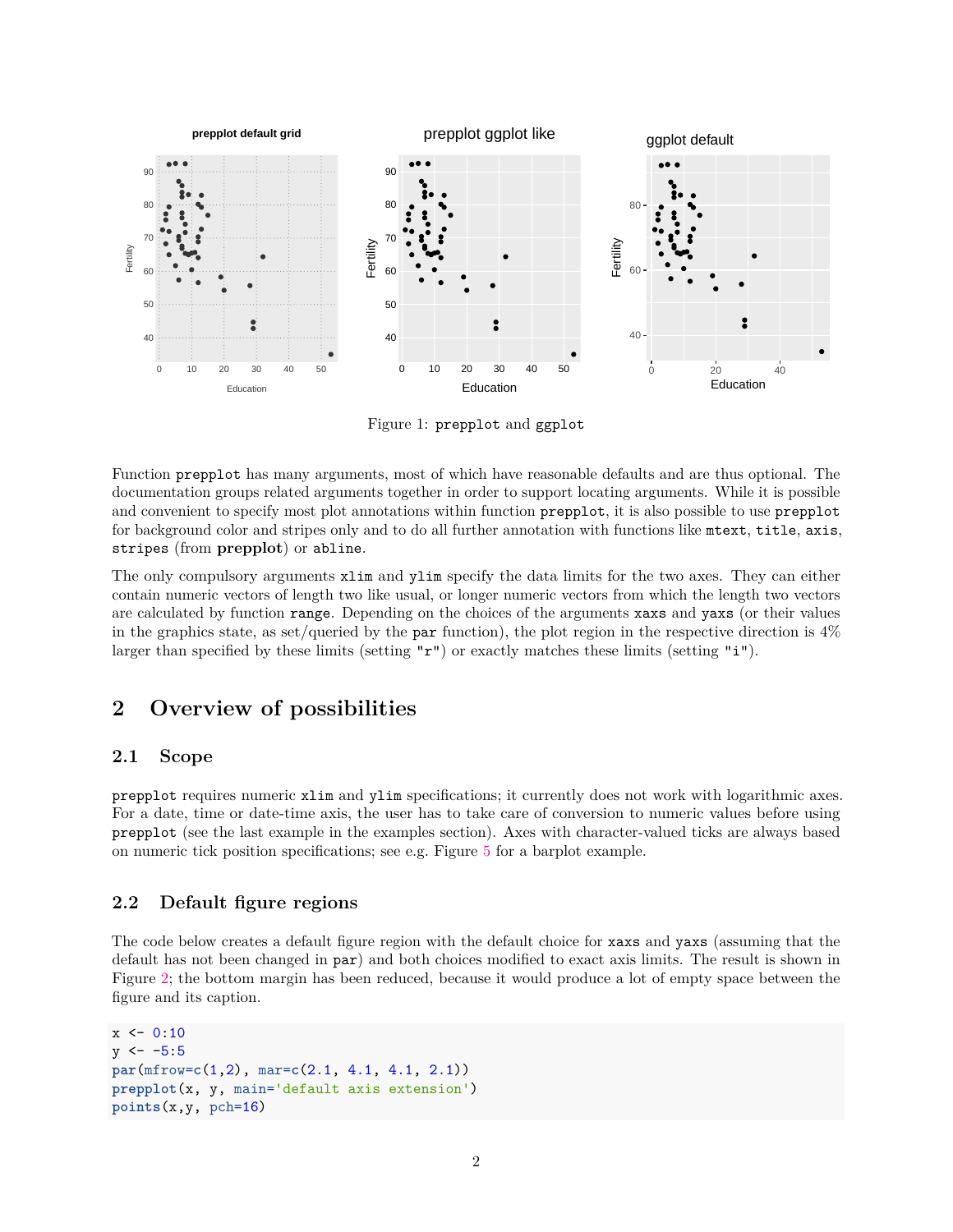

<span id="page-2-1"></span>Figure 2: prepplot default plot regions

For default figure regions,

- the background color is light grey (grey92),
- the background rectangle corresponds to the usr area calculated by R from the axis limits by extending them by 4% (arguments xaxs and yaxs equal to "r" or NULL (assuming unchanged par specifications))
- the axes are annotated using default tick positions,
- all axis annotations are parallel to the horizontal axis (1as=1), i.e., easily readable from the reader's perspective (the y axis label, if specified, is parallel to the y axis),
- axis annotation color is not black but a dark grey (grey20),
- neither axis lines nor tick marks are drawn (lwd.axis=0),
- the border color is the same as the background color (when changing lwd.axis to a positive value, the default border color becomes the annotation color specified with col.axis),
- no axis labels are printed (xlab and ylab are NULL),
- and neither stripes nor grid lines for orientation are drawn (because it is hard to set suitable general defaults for them).

prepplot obeys to the general graphical parameters as set with function par (see ?par), e.g. mar, except for the parameter bg, for which the prepplot default (bg="grey92") can only be modified from within prepplot. Where further graphical parameters can be modified from within prepplot (xaxs, yaxs, xaxt, yaxt, cex), they default to the current par settings; this is partly also true for parameters that are set for specific components, like mgp, lwd or col. prepplot does not actively change the graphics state (as queried by  $par()$ .

### <span id="page-2-0"></span>**2.3 The axis extent (xaxs and yaxs) and the background area**

If  $x$ axs="r", the horizontal extent of the plot region is 4% larger than the range obtained from the  $x$ lim specification; if xaxs="i", the x extent of the plot region exactly coincides with range(xlim). If xaxs=NULL,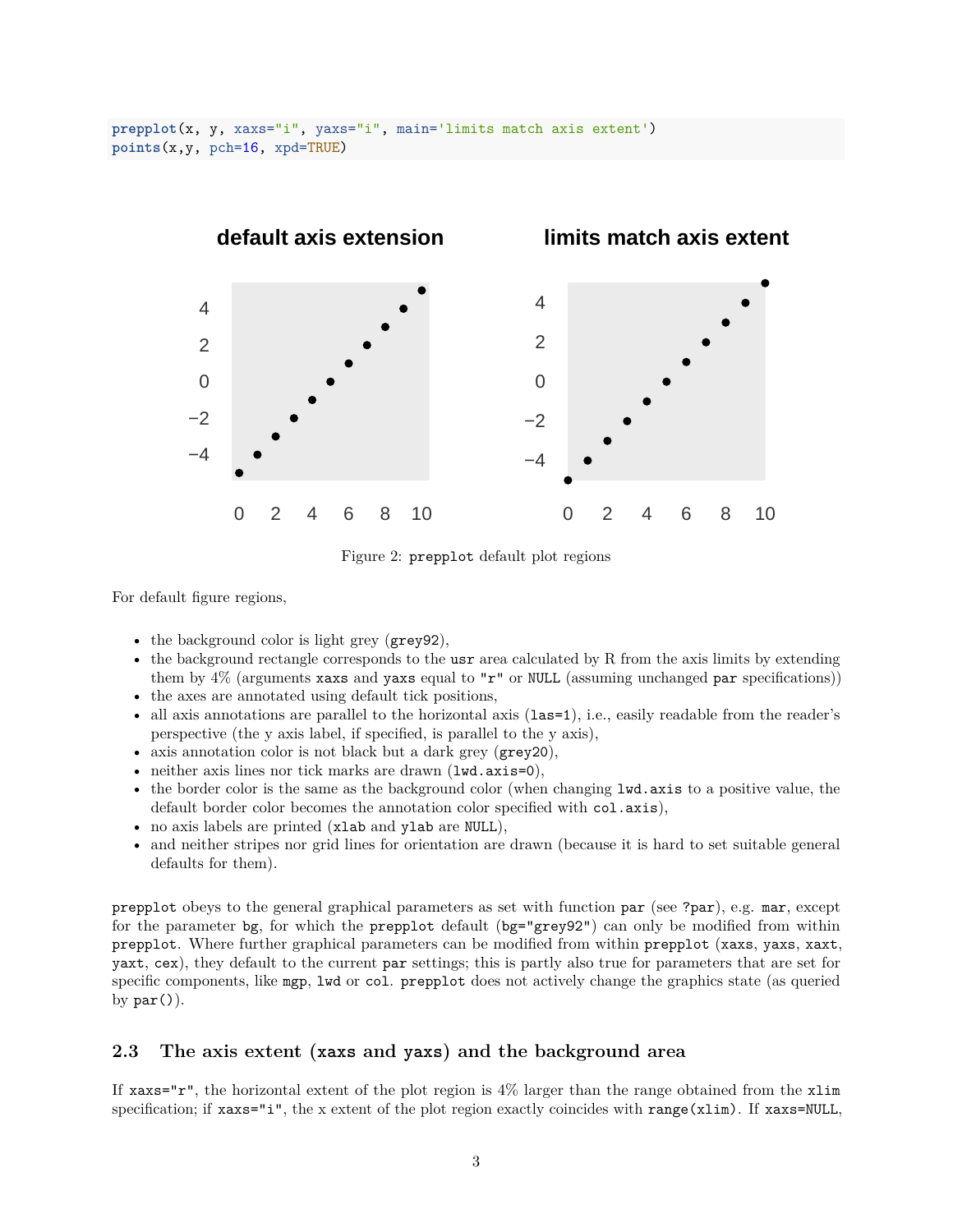xaxs is determined from the current graphics state par("xaxs"). yaxs behaves analogously for the vertical extent of the plot region.

The background color colors the plot region, whose coordinates can also be queried by  $par("usr")$ , and the plot region is framed by the color specified with the border argument. If an axis line is not requested (default, lwd.axis=0), the default border color equals the background color; otherwise, the default border color equals the axis color.

Note that  $x$ axs="i" or  $y$ axs="i" should usually not be specified, if data values equal to one of the axis limits exist (see Figure [2\)](#page-2-1). On the other hand, if the axis ranges have been chosen liberally, they may be a good choice, because the orientation marks often look more beautiful.

### <span id="page-3-0"></span>**2.4 Stripes and / or grid lines for orientation**

prepplot offers stripes and / or grid lines. Respective arguments are handled differently for x and y axes (e.g., gridx, stripesx). Stripes and grid lines cannot be simultaneously requested for the same axis within function prepplot; if both are desired, stripes should be done with prepplot, and subsequently grid lines can be added with function abline. The simplest use is to activate grid lines or stripes by, e.g., gridx=TRUE or stripesy=TRUE; in that case, axis tick positions define the locations of grid lines or stripes.

If grid lines are activated (gridx and/or gridy set to TRUE), these are dotted, whenever there are no minor grid lines and solid otherwise. Their default color is darker than the default background color but lighter than the default axis and annotation (grey75). Per default, if activated, minor grid lines are half as wide as major grid lines, whose width is governed by par("lwd") per default. If stripes are activated without specifying specific stripes boundaries (stripesx and/or stripesy set to TRUE), the background is interrupted by stripes in lighter color (grey98) between tick positions. Depending on the device, the contrast between the default background color grey92 and the default stripe color grey98 may be inadequate, so that choices must be adapted.

Apart from using stripes or grid lines for orientation w.r.t. the axis scale, they can also be used for displaying information independent of the tick positions, e.g. grid lines for time points of interest or upper limits of harmful substances, or stripes for indicating time periods of interest in time series presentations (see, e.g., the last example). Such stripes or grid lines can be requested with function prepplot, or subsequently with functions abline or stripes.

### <span id="page-3-1"></span>**2.5 Axis labeling**

Per default, prepplot displays tick position labelings without ticks, and - if axis labels are given - axis labels. Axis annotation color is controlled by col.axis, which defaults to grey20, i.e. a dark grey. Tick position labels default to tick positions, but can be modified by xticklabs/yticklabs, e.g. for character or date values.

If default tick positions from R's calculations are not appropriate, xticks can be used for specifying custom tick positions for the horizontal axis. If xticks is not given (i.e. remains NULL), a vector-valued gridx or (if that is not available either) stripesx determines the x tick positions; default R tick positions are only calculated if neither of these is given. By giving both xticks and one of gridx or stripesx, stripes or lines corresponding to the horizontal axis can be specified independent of tick mark positions, as mentioned before. yticks and friends are completely analogous.

The distance of the tick position labels and axis labels from the plot region (i.e. the colored background, which coincides with the rectangle specified by  $par("usr")$  coordinates) is controlled by the mgp graphical parameter, a three-element vector (default  $c(3, 1, 0)$ ), which gives the number of lines the axis label, the tick mark labels and the axis line are outside the usr rectangle (the specified line refers to the closest position, wide tick position labels will extend into the margin much more than the specified value). Options mgpx and mgpy can be used to control these positionings independent of the current par("mgp") setting and separately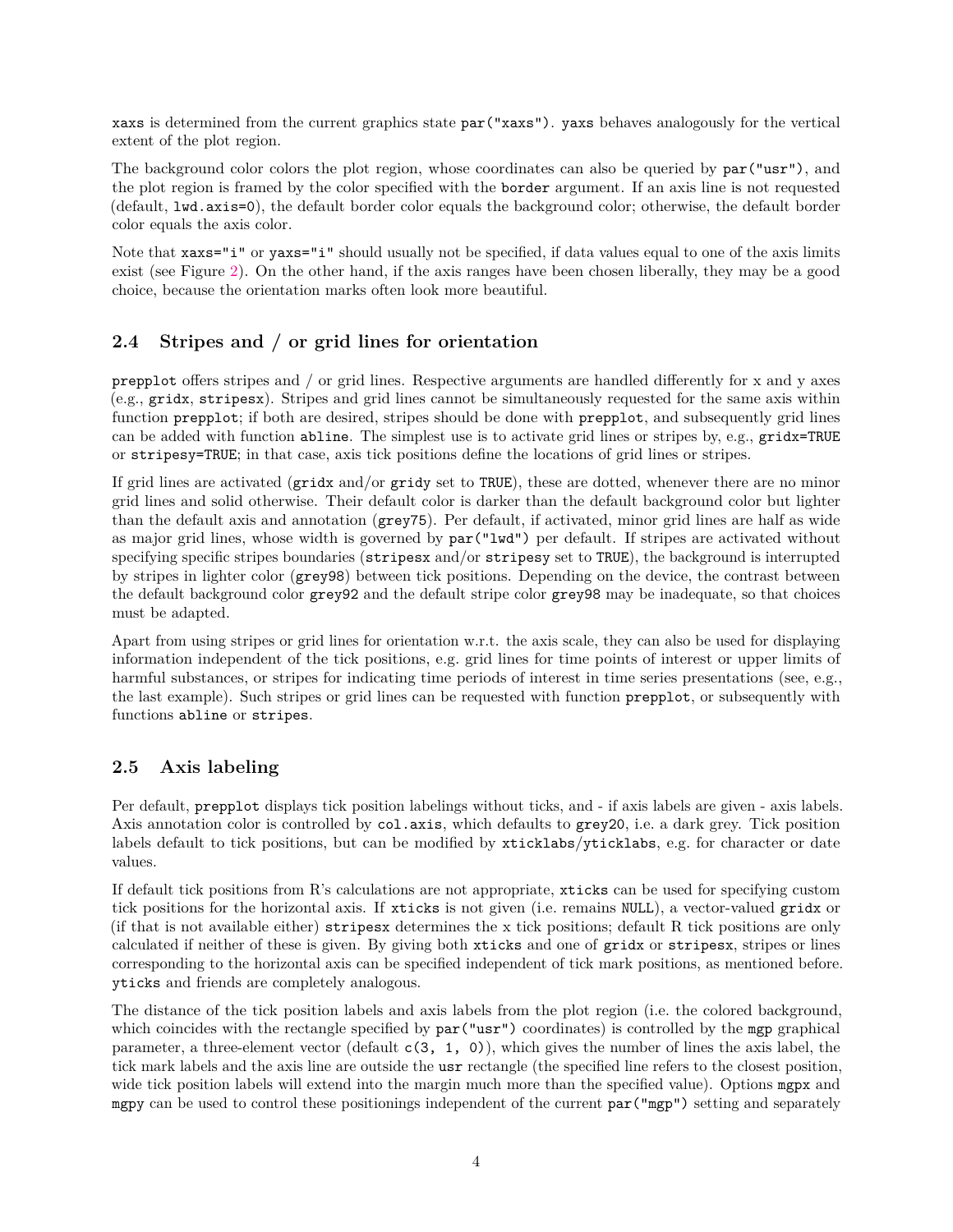for the two axes; both default to par("mgp"), and mgpy defaults to mgpx, if that is specified. One should always think about mgp in relation to the margin settings (par("mar")); in the author's opinion, both mgp and mar settings are often too large, and occasionally much too narrow (e.g. for the left margin of horizontal barplots). Whether or not the margin size is appropriate also depends on whether or not non-NULL axis labels (xlab and ylab) are specified.

Per default, there is no axis line and ticks at the tick positions are not drawn. If lwd.axis is set to a positive value, a typical R axis is drawn, per default with a same color border around the plot region, and the axis observes parameter settings like par("tcl"); the ... argument of function prepplot can also be used for specifying such parameters, e.g.  $tcl=-0.2$  specifies shorter tick marks on the outside of the usr area than the R default (effective only for positive lwd.axis).

Suppressing axes can also be useful, e.g. when subsequently using functions for which it is difficult to suppress axes; an example of this is given in Section 3.3.

#### <span id="page-4-0"></span>**2.6 Further annotation**

The . . . argument of prepplot allows to specify a title and / or sub title (with main and / or sub), and further arguments like  $col.mainloop$  main or font.main can be used for their formatting. Alternatively and even additionally, subsequent annotation with axis, mtext or title can be used.

### <span id="page-4-1"></span>**2.7 Axis arrows**

prepplot allows to add arrows to the plot region: option axis.arrow takes care of that. The default axes can be provided with an arrow by setting axis.arrow to TRUE; this draws axes with width equal to 1.5\*lwd.grid, i.e. lwd.axis=0 does not prevent axis arrows from being drawn. With axis.arrow=TRUE, it is usually advisable to keep the respective xaxs or yaxs at its default "r" (or NULL).

A two-element numeric vector axis.arrow (instead of a logical) requests axes with arrows in positions given by the two vector elements. prepplot keeps axis annotation at the margin of the plot region (oberving mgp specification), regardless where axis arrows are placed. An example with default axes with arrows is in the prepplot help, and Section 3.5 of this vignette has an example with a differently placed axis arrow.

### <span id="page-4-2"></span>**3 Some examples**

The examples in this section illustrate a few uses of function prepplot.

#### <span id="page-4-3"></span>**3.1 Grid line customization**

The following simple example uses major and minor grid lines on white background. The result is shown in Figure [3.](#page-5-0)

```
par(mar=par("mar")-1, mgp=c(2,0.3,0))
prepplot(c(0,10), c(25,30), yticks=25:30, bg="white",
         lwd.grid.minor=1, gridyminor=4, gridx=TRUE,
         xlab="x axis label", ylab="y axis label",
         main="Major/minor grid on white background")
```
The overview section already showed the default gridlines and customized gridlines mimicking ggplot style (Figure [1\)](#page-1-3). The code for that example is shown below; note that it uses package **gridBase** for placing the grid-based ggplot figure in the third position of the base graphics layout.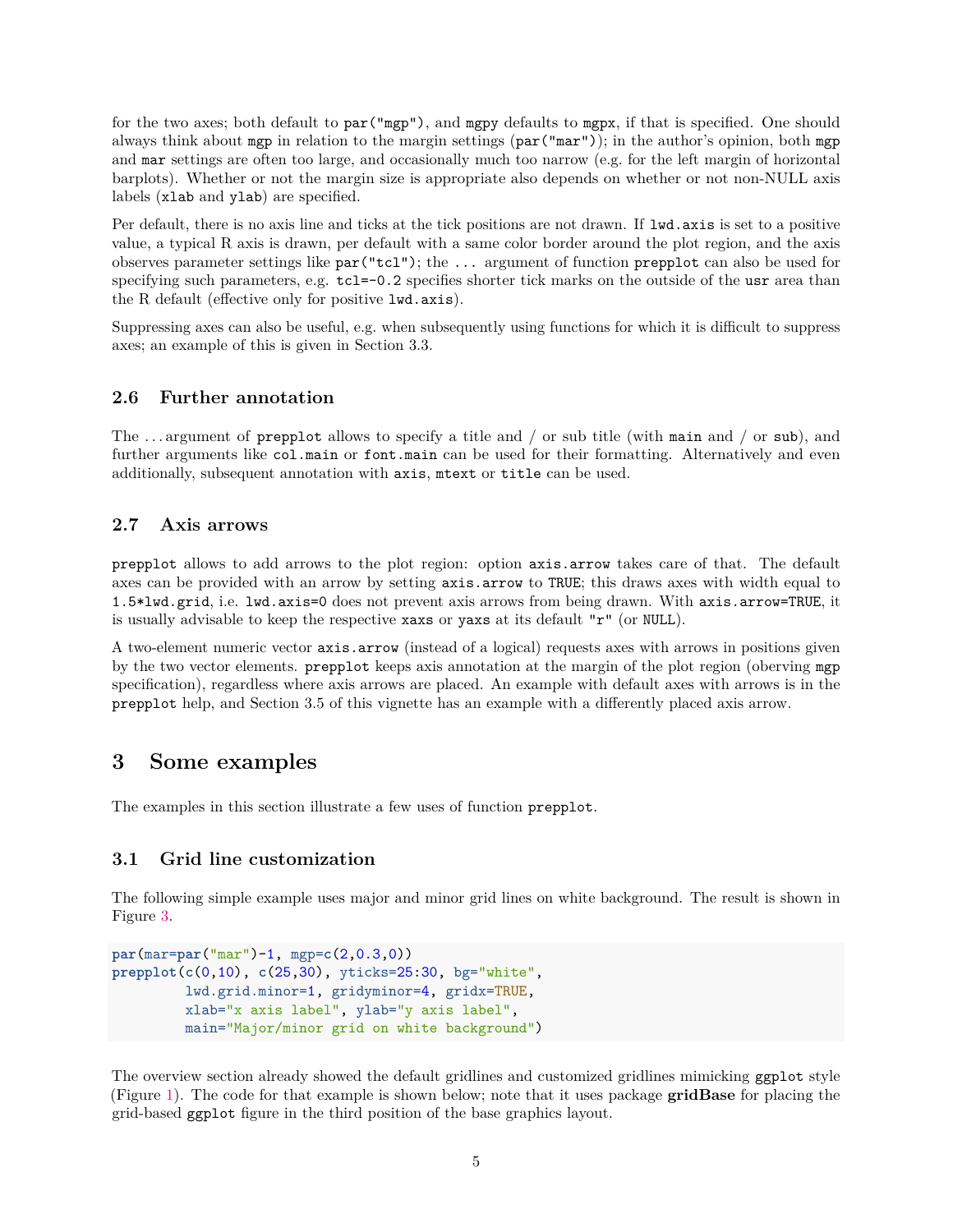### **Major/minor grid on white background**



x axis label

<span id="page-5-0"></span>Figure 3: Major and minor grid lines on white background

```
par(mfrow=c(1, 3), mgp=c(2,0.2,0), mar=c(3.1,4.1,4.1,1.6))
## prepplot grid default
prepplot(swiss$Education, swiss$Fertility,
         ## manage grid
         gridx=TRUE, gridy=TRUE,
         ## annotation
         xlab="Education", ylab="Fertility",
         main="prepplot default grid")
points(Fertility ~ Education, swiss, pch=16, col="grey20", cex=1.3)
## prepplot ggplot like
prepplot(swiss$Education, swiss$Fertility,
         ## manage grid
         gridx=TRUE, gridy=TRUE, col.grid="white", lty.grid="solid",
         ## manage axis annotation
         cex=0.75, cex.lab=1.35, col.axis="black",
         xlab="Education", ylab="Fertility",
         ## manage title
         main="prepplot ggplot like",
         cex.main=1.75, font.main=1, col.main="black")
points(Fertility ~ Education, swiss, pch=16, cex=1.3)
## add the default ggplot plot
## following the answer in StackOverflow question
# https://stackoverflow.com/questions/14124373/
# combine-base-and-ggplot-graphics-in-r-figure-window
plot.new()
vps <- baseViewports()
```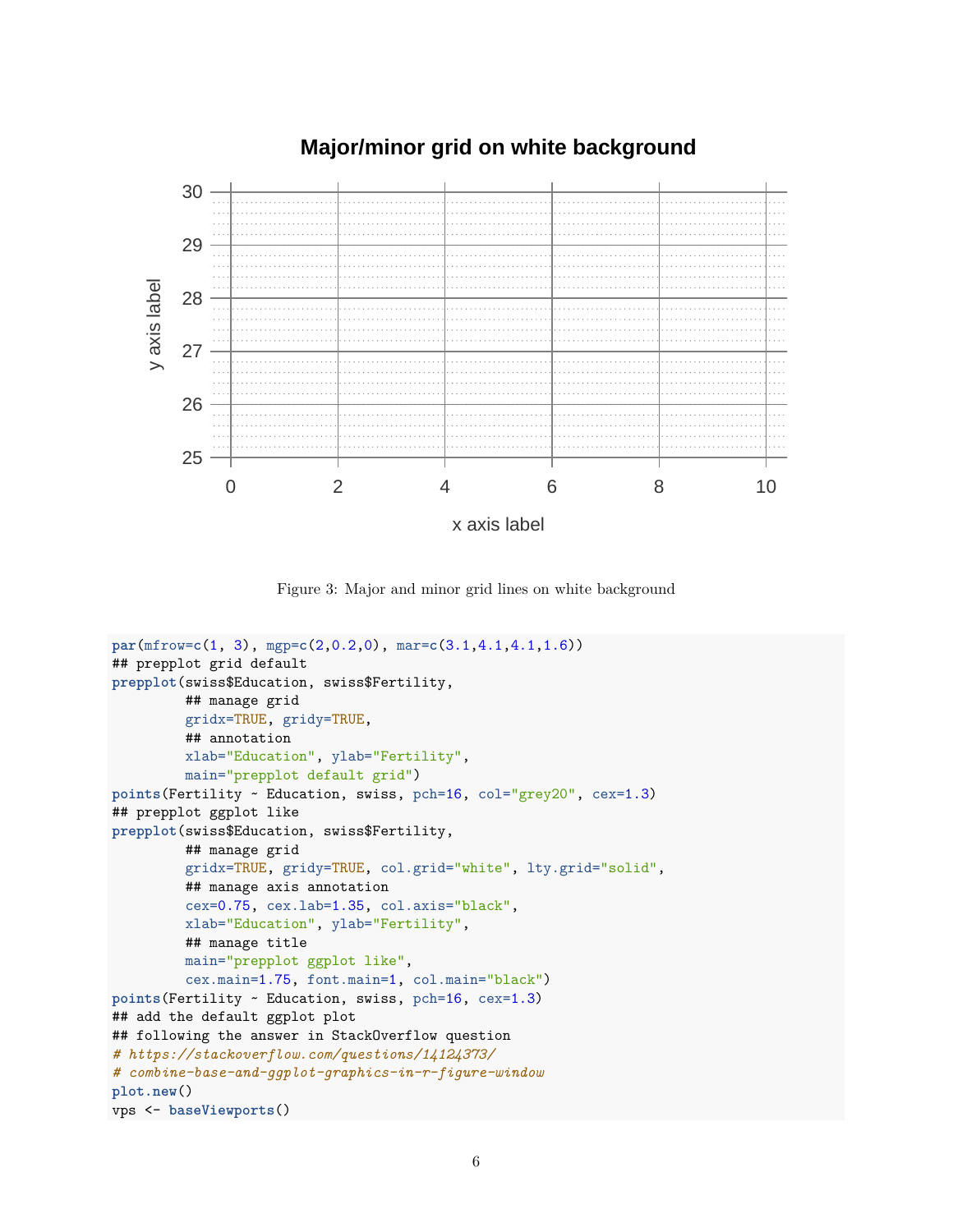```
pushViewport(vps$figure) ## in the third plot region
vp1 <-plotViewport(c(0,0.5,1,0.25)) ## create new vp with margins
p <- ggplot(swiss, aes(Education, Fertility)) +
  geom_point() + labs(title="ggplot default")
print(p, vp = vp1)
```
### <span id="page-6-0"></span>**3.2 Using graphical parameters**

It will often be of interest to adapt some par settings before calling function prepplot, e.g. mar, mgp, tcl, xaxs, yaxs, . . . The following code exemplifies such parameter settings, together with a selection of layouts; the results are shown in Figure [4.](#page-7-1)

```
par(mfrow=c(2,2), mar=c(3.1, 4.1, 3.1, 2.1), mgp=c(2,0.5,0), xaxs="i", yaxs="i")
prepplot(xlim=c(0,9), ylim=c(0,12), col.grid="grey98",
         lty.grid=1, lwd.grid=1.5, gridx=0:9, gridy=seq(0,12,2),
         xlab="x", ylab="y", cex = 0.7, mgpx=c(1.5,0.25,0),
         mgpy=c(1.75,0.5,0), main="ggplot style")
prepplot(xlim=c(0,9), ylim=c(0,12),
gridx=0:9, gridy=seq(0,12,2),
         xlab="x", ylab="y", cex = 0.7,
         main="default grid lines")
prepplot(xlim=c(0,9), ylim=c(0,12), gridx=0:9, gridy=seq(0,12,2),
         xlab="x", ylab="y", cex = 0.7, lty.grid="solid",
         mgpx=c(2,0.5,0), main="default solid grid lines")
prepplot(ylim=c(0,12), xlim=c(0,9), stripesx=0:9,
         xlab="x", yaxt="n", cex = 0.7, mgpx=c(2,0.5,0),
         main="default vertical stripes, no y axis")
```
#### <span id="page-6-1"></span>**3.3 Stripes as background for barplots**

The following code creates barplots with transparent bars on striped background. Function prepplot provides the plot region and the x axis annotation, while the vertical axis annotation comes from function barplot, which is called with the add=TRUE argument. Figure [5](#page-8-0) shows the result.

```
tab <- c(one=10, two=5, three=8, four=7, five=12, six=10, seven=9)
par(mfrow=c(1,2), mar=c(3.1, 4.1, 3.1, 2.1))
prepplot(ylim=c(0,8.5), xlim=c(-0.2,13),
         yaxs="i", stripesx=seq(0,12,2),
         xlab="Frequency", yaxt="n", cex = 0.8, mgpx=c(2,0.5,0),
         main="Default colors", cex.main=1.2)
barplot(tab, col=rgb(0.5, 0.5, 0.5, 0.7),
        border=FALSE, add=TRUE, xaxt="n",las=2, horiz=TRUE,
        cex.names=0.8)
hks51 <- rgb(0, 152/256, 161/256)
prepplot(ylim=c(0,8.5), xlim=c(-0.2,13),
         yaxs="i",
         xticks=seq(0,12,2), stripesx=TRUE,
```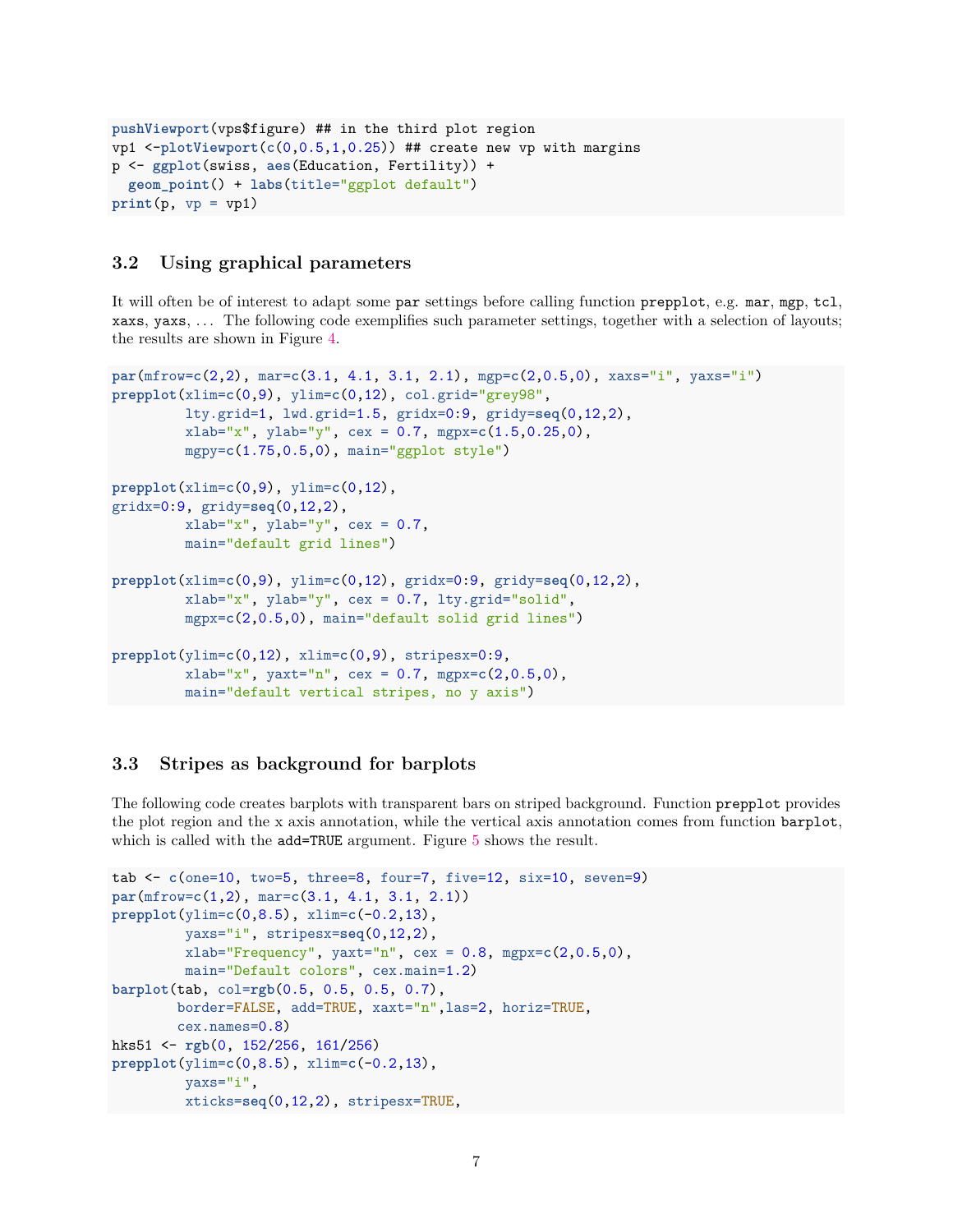





0 1 2 3 4 5 6 7 8 9

<span id="page-7-1"></span>x

 $\mathord{>}$ 





Figure 4: Some examples with xaxs="i" and yaxs="i"

```
xlab="Frequency",
         bg=rgb(235/256, 246/256, 246/256),
         col.stripes = rgb(190/256, 226/256, 226/256, 0.4),
         col.axis=hks51, cex=0.8, col.main=hks51,
         yaxt="n", tcl=-0.2, mgpx=c(2,0.5,0),
         main="Beuth colors",
         cex.main=1.2, col.main=hks51)
barplot(tab,
        col=rgb(0,152/256,161/256,0.7), border=FALSE, add=TRUE,
        xaxt="n",las=2, horiz=TRUE, cex.names=0.8, col.axis=rgb(0,152/256,161/256))
```
#### <span id="page-7-0"></span>**3.4 Various choices for orientation help**

The following code creates scatter plots on various backgrounds, illustrating various orientation strategies, which are on offer for function **prepplot**. The result is shown in Figure [6.](#page-9-0)

```
par(mfrow=c(2,3), oma=c(2,0,0,0), mgp=c(2.25,0.5,0),
   mar=c(3.1, 4.1, 3.1, 2.1))
## default axis system with grid lines
prepplot(xlim=swiss$Education, ylim=swiss$Fertility, mgpy=c(2.5,0.5,0),
         xlab="Education", ylab="Fertility",
         gridx=TRUE, gridy=TRUE, cex=0.8,
         main="grid lines")
points(swiss$Education, swiss$Fertility, pch=16, col="grey20")
```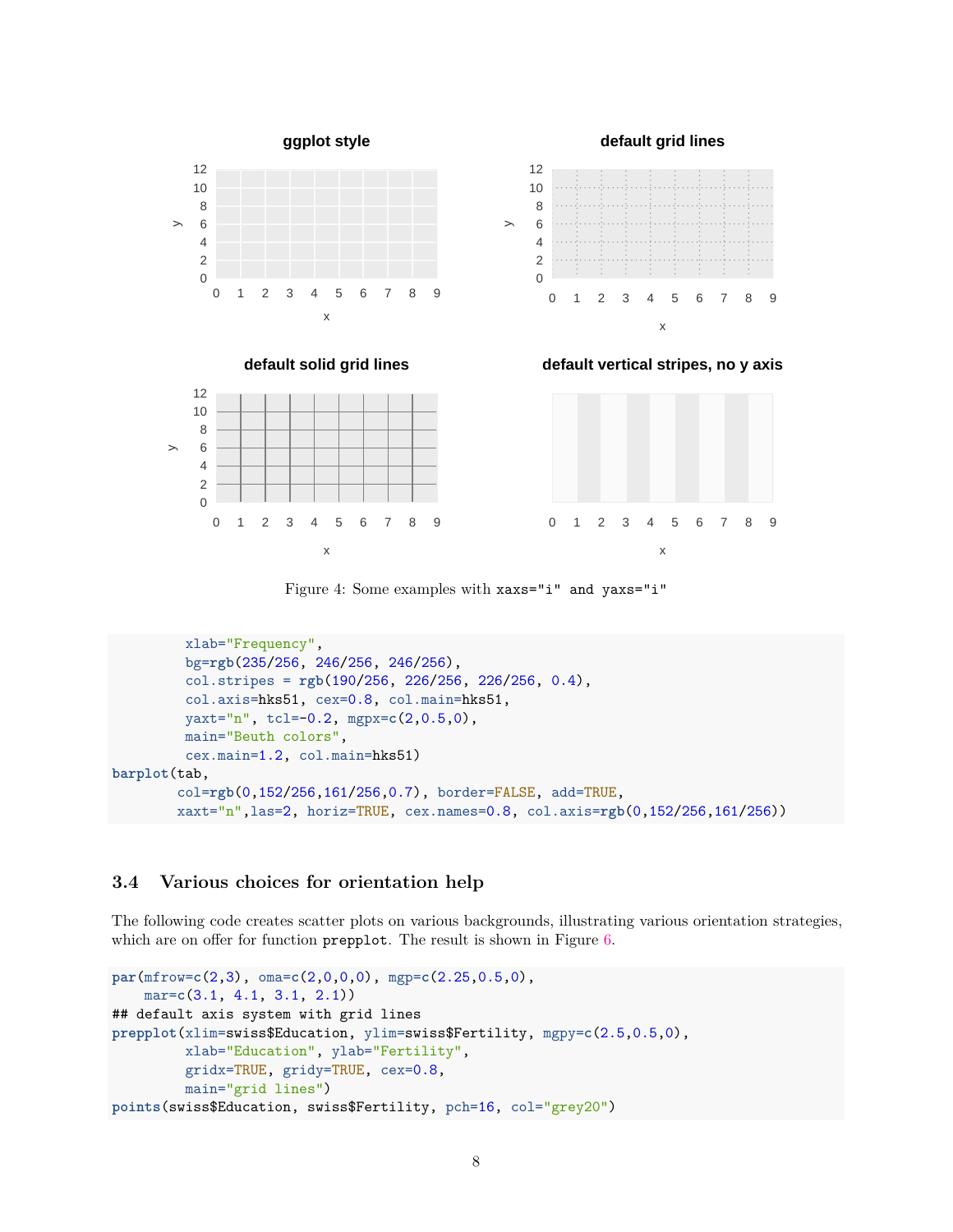

<span id="page-8-0"></span>Figure 5: Barplots on striped background, with slightly transparent bars

```
## stripes and grid lines
prepplot(xlim=swiss$Education, ylim=swiss$Fertility,
         mgpy=c(2.5,0.5,0),
         xlab="Education", ylab="Fertility",
         stripesx=seq(-5,60,5), gridy=seq(30,100,10), cex=0.8,
         xticks=seq(0,50,10), yticks = seq(40,90,10),
         main="stripes and grid lines")
points(swiss$Education, swiss$Fertility, pch=16, col="grey20")
prepplot(xlim=range(swiss$Education), ylim=range(swiss$Fertility),
         mgpy=c(2.5,0.5,0),
         xlab="Education", ylab="Fertility",
         gridx=seq(0,60,10), stripesy=seq(30,100,5), cex=0.8,
         xticks=seq(0,50,10), yticks = seq(40,90,10),
         main="stripes and grid lines")
points(swiss$Education, swiss$Fertility, pch=16, col="grey20")
## stripes only
prepplot(xlim=range(swiss$Education), ylim=range(swiss$Fertility),
         mgpy=c(2.5,0.5,0),
         xlab="Education", ylab="Fertility",
         stripesx=seq(-5,60,5), stripesy=seq(30,100,5), cex=0.8,
         xticks=seq(0,50,10), yticks = seq(40,90,10),
         main="crossing stripes")
points(swiss$Education, swiss$Fertility, pch=16, col="grey20")
prepplot(xlim=range(swiss$Education), ylim=range(swiss$Fertility),
```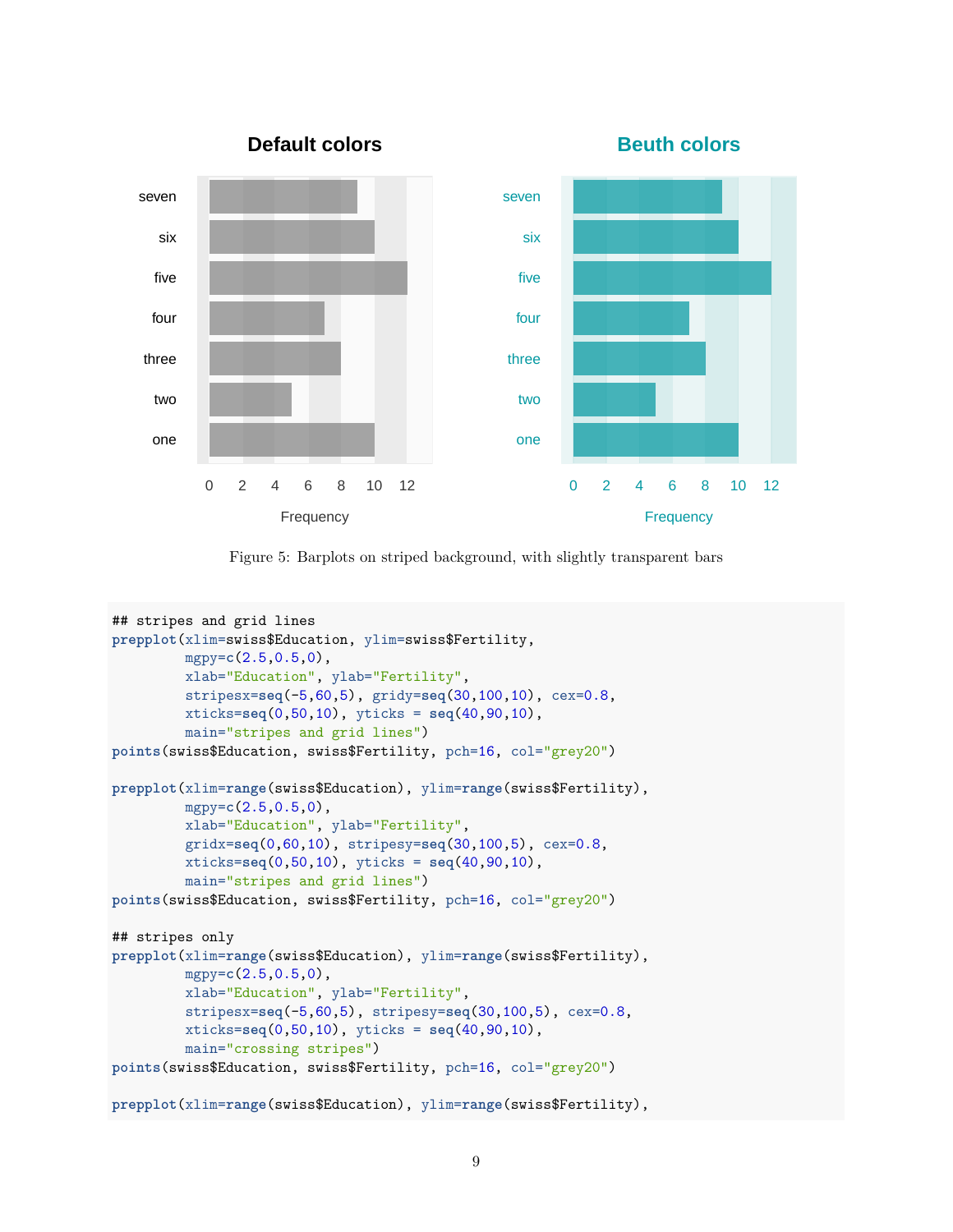```
mgpy=c(2.5,0.5,0),
         xlab="Education", ylab="Fertility",
         stripesx=seq(-5,60,5), cex=0.8,
         xticks=seq(0,50,10), yticks = seq(40,90,10),
         main="only vertical stripes")
points(swiss$Education, swiss$Fertility, pch=16, col="grey20")
prepplot(xlim=range(swiss$Education), ylim=range(swiss$Fertility),
         mgpy=c(2.5,0.5,0),
         xlab="Education", ylab="Fertility",
         stripesy=seq(30,100,5), cex=0.8,
         yticks = seq(40,90,10), xticks=seq(0,50,10),
         main="only horizontal stripes")
points(swiss$Education, swiss$Fertility, pch=16, col="grey20")
mtext(side=1, line=0.5,
  'Some strategies are better than others ...',
  cex=0.8, outer=TRUE, col="grey20")
```


<span id="page-9-0"></span>Figure 6: Scatter plots with different orientation mark strategies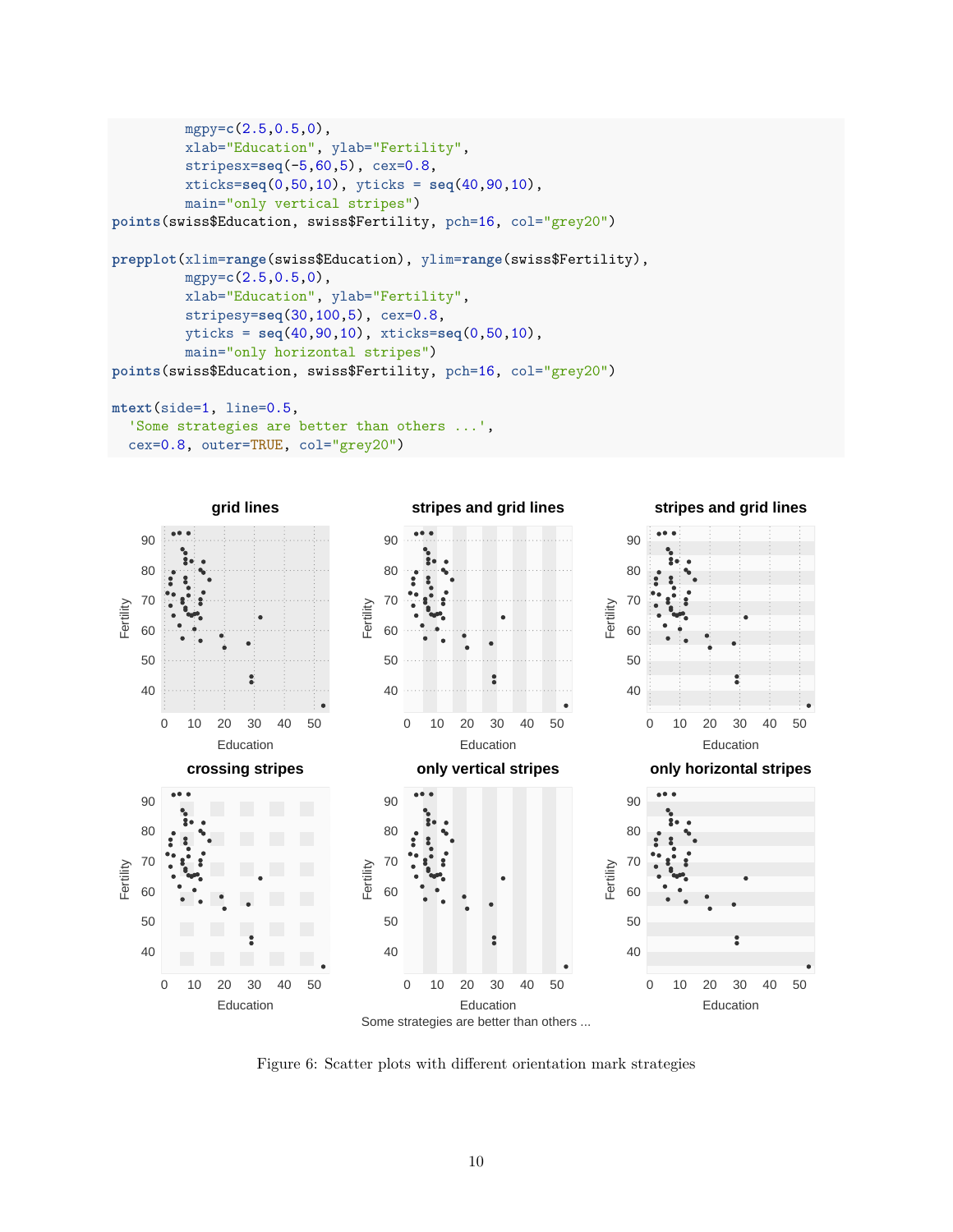#### <span id="page-10-0"></span>**3.5 Miscellaneous**

This section exemplifies axis arrows (first example, Figure [7\)](#page-10-1), simultaneous use of stripes and grid lines on the same dimension and a date-time axis (second example, Figure [8\)](#page-11-1).

```
prepplot(0:10, -5:5, yticks=seq(-5,5,5),
         stripesy=-5:5,
         xlab="x", ylab="y", main="with stripes and arrow axis", cex=0.8, cex.main=1.2,
         axis.arrow = c(0, NA), arrow.length = 0.5, arrow.width = 0.5,
         1wd=2)
```


### **with stripes and arrow axis**

<span id="page-10-1"></span>Figure 7: Plot region with horizontal stripes and a horizontal arrow axis at  $y=0$ 

It sometimes make sense to combine stripes and grid lines for the same dimension, e.g. on a time axis. For example, think of some technical equipment with down times shown as stripes and days separated by grid lines. Such an application is exemplified below.

```
par(mar=c(1.5, 3, 3, 1), mgp=c(3,0.2,0))
xlim <- as.numeric(as.POSIXlt(c("2017-12-28 18:09:46","2018-01-02 09:15:22")))
stripelims <- as.numeric(as.POSIXlt(
  c("2017-12-29 10:30:00","2017-12-29 12:00:00",
    "2017-12-30 10:00:00","2017-12-30 12:30:00",
    "2017-12-31 10:00:00","2017-12-31 12:30:00",
    "2018-01-01 10:30:00","2018-01-01 11:30:00",
    "2018-01-01 16:30:00","2018-01-01 17:45:00")))
griddatts <- as.POSIXlt(c(
    "2017-12-29 00:00:00", "2017-12-30 00:00:00",
```